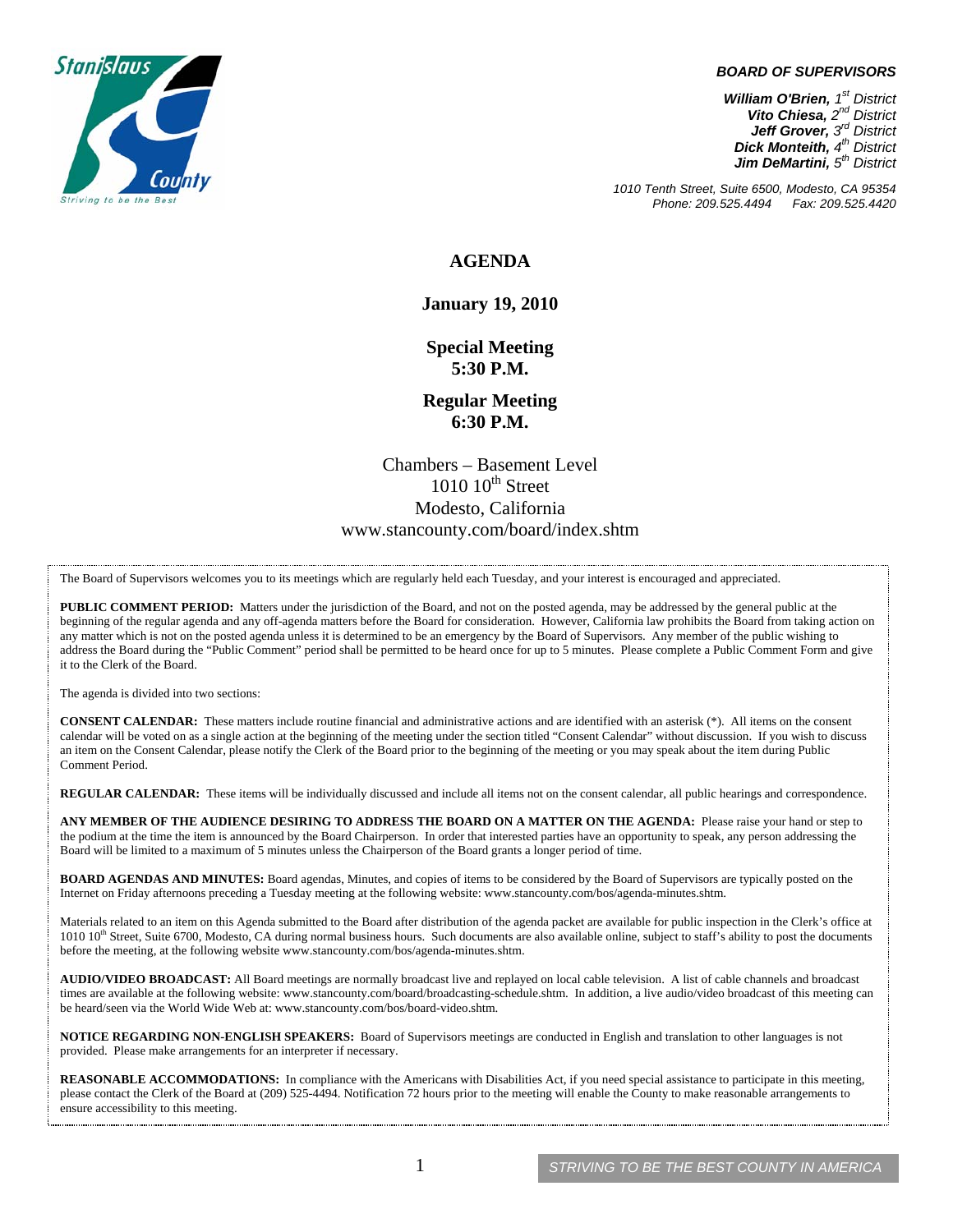### **Special Meeting 5:30 P.M.**

I. Closed Session: Conference with Legal Counsel - Significant Exposure to Litigation: One Case. Government Code Section 54956.9 (b).

# **Regular Meeting 6:30 P.M.**

- II. Pledge of Allegiance to the Flag A. Stanislaus Military Academy Color Guards Will Present the Flag for the Pledge of Allegiance
- III. Presentation: Stanislaus County Superintendent of Schools Tom Changnon Stanislaus Military Academy (View Item)
- IV. Public Comment Period
- V. Consent Calendar
- VI. Agenda Items
	- A. Miscellaneous
	- \* 1. Approval of the Minutes for January 12, 2010 ([View Item\)](http://www.stancounty.com/bos/minutes/2010/min01-12-10.pdf)
	- \* 2. Approval to Adopt and Waive the Second Reading of Ordinance C.S. 1069 to Amend Title 11, Section 11.04.060 of the Stanislaus County Code, Amending a Speed Zone on Las Palmas Avenue in the Patterson Area – Public Works ([View Item\)](http://www.stancounty.com/bos/agenda/2010/20100119/A02.pdf)
	- \* 3. Approval of the Reappointment of Greg Pires to the Stanislaus County Planning Commission ([View Item\)](http://www.stancounty.com/bos/agenda/2010/20100119/A03.pdf)
	- \* 4. Approval of the Appointment of Christine Applegate to the Earl Pride Scholarship Committee ([View Item\)](http://www.stancounty.com/bos/agenda/2010/20100119/A04.pdf)
	- \* 5. Acceptance of the Appointment of Jeannette Stearns and Glen R. Earl to the Empire Sanitary District Board of Directors ([View Item\)](http://www.stancounty.com/bos/agenda/2010/20100119/A05.pdf)
	- \* 6. Acceptance of the Resignation of Frankie Bonifacio, DVM from the Stanislaus County Animal Advisory Board ([View Item\)](http://www.stancounty.com/bos/agenda/2010/20100119/A06.pdf)
	- B. Chief Executive Office
	- \* 1. Consideration and Approval of Annual Equal Rights/Non-Discrimination Commitment Statement ([View Item\)](http://www.stancounty.com/bos/agenda/2010/20100119/B01.pdf)
	- \* 2. Approval to Declare Heavy Equipment and Miscellaneous Parts from the Department of Public Works as Surplus and Authorize their Sale – General Services Agency ([View Item\)](http://www.stancounty.com/bos/agenda/2010/20100119/B02.pdf)
	- \* 3. Approval of a Request to Sponsor a Bill to Authorize an Increase in Fees for Certified Copies of Certain Vital Records up to a Maximum Increase of \$2 Allocated for the Purpose of Family Justice Center Related Services – Chief Executive Office ([View Item\)](http://www.stancounty.com/bos/agenda/2010/20100119/B03.pdf)
	- \* 4. Approval to Accept Report of Gift in Excess of \$10,000 from Community Transitional Resources to Behavioral Health and Recovery Services – Auditor-Controller ([View Item\)](http://www.stancounty.com/bos/agenda/2010/20100119/B04.pdf)
	- \* 5. Approval to Set a Public Hearing on February 2, 2010 at 9:15 A.M. to Consider Introduction and Waive the First Reading of an Ordinance to Increase the Clerk Recorder Base Recording Fee from \$4.00 to \$10.00 Per First Page – Clerk Recorder ([View Item\)](http://www.stancounty.com/bos/agenda/2010/20100119/B05.pdf)